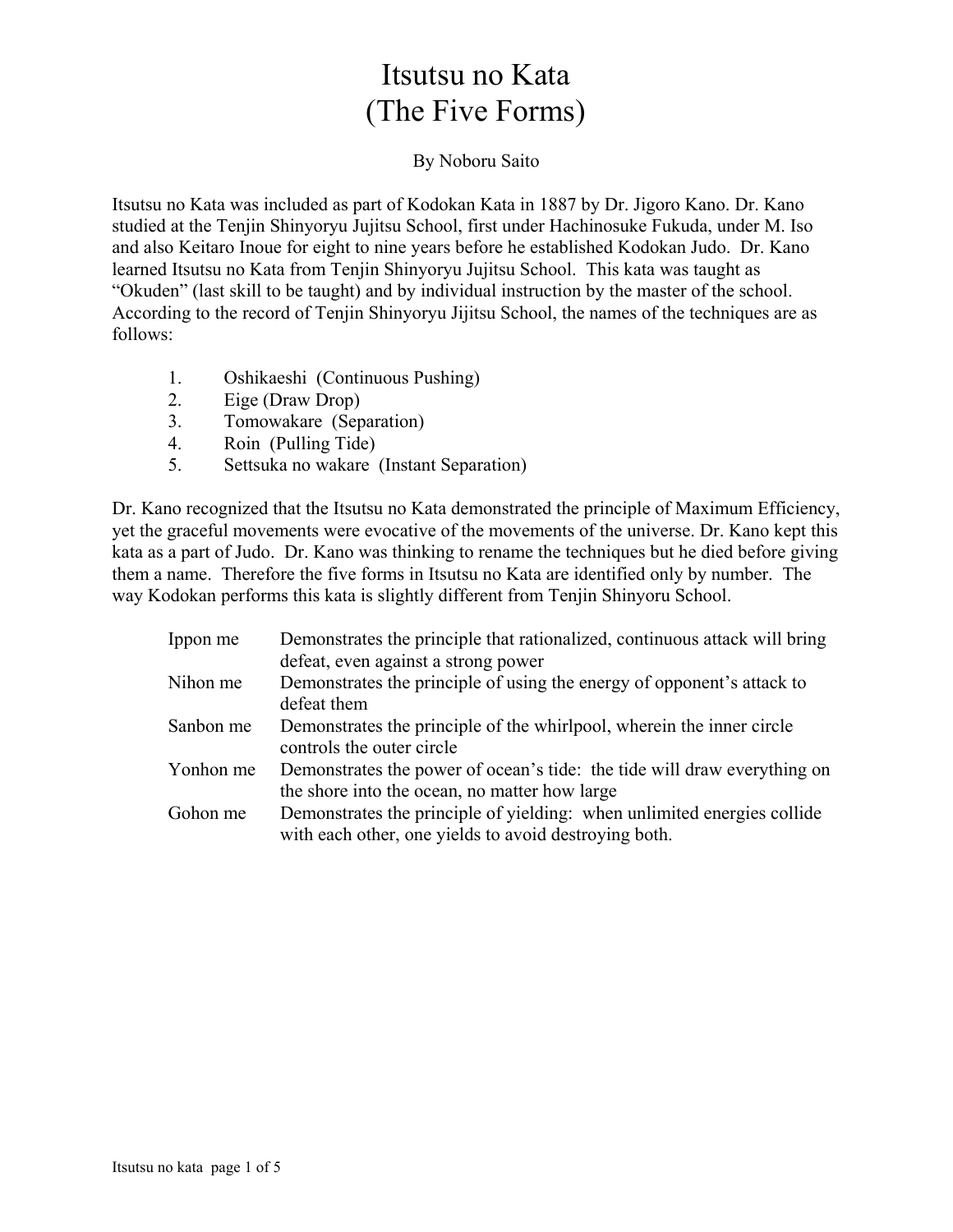# *Begining of Kata:*

Tori (right side as seen from shomen) and uke stand apart about 5 meters (about 3 mats lengths).

They perform a standing bow to shomen and to each other.

They step forward with the left foot and then the right foot to the shizen hontai.

#### **There is no stopping between each technique.**

## *Ippon me:*

*Uke* advances forward with ayumi-ashi, starting with left foot, to the center of the dojo and takes shizen hontai.

Then *tori* slowly approaches uke with ayumi-ashi, starting with the left foot, raising the right palm as he moves. Then he continues forward, on a slight angle to his left, until his right shoulder and his right foot almost touches uke's, then places his palm gently on uke's chest, thumb out to the side.

**Tori** starts to push uke backward with using tori's little finger side of his right hand and his thumb side alternately.

*Uke* starts taking small steps backward from uke's left foot and right foot to maintain his balance.

As uke starts to taking steps backward, *tori* takes a step forward with the right foot and then left foot while tori continuously pushes uke's chest with right hand. Tori continues advancing with small steps and gradually increasing the pace.

*Uke*, unable to keep up with tori, finally loses his balance.

At that point, *tori* steps forward with his right foot, and pushes hard with his right arm.

*Uke* falls straight back, slaps with both hands while uke keeping the legs apart about the shoulder width and the feet on the mat, this fall is called Jido daore (stone statue of a guardian deity of children fall).



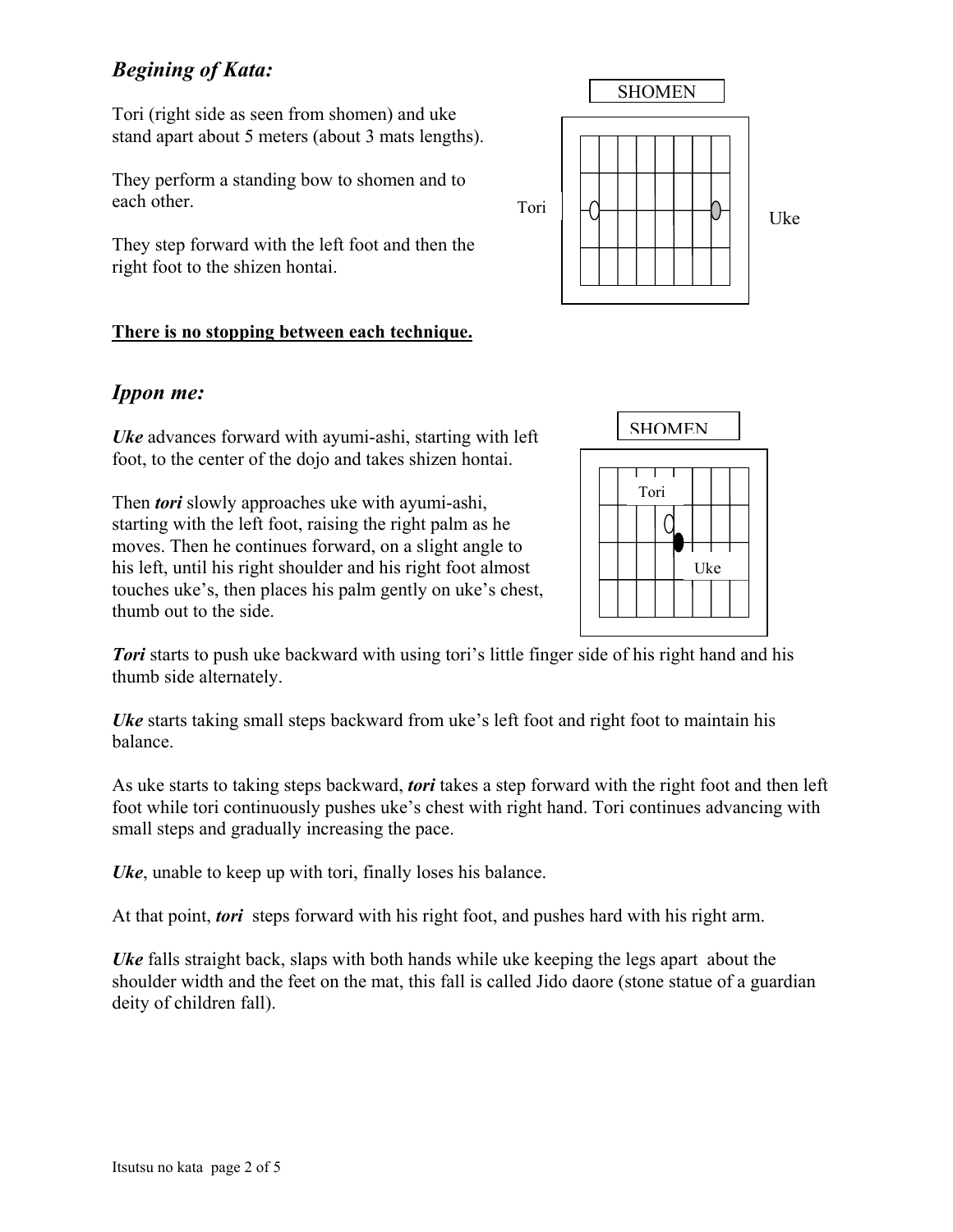#### *Nihon me:*

After finishing the Ippon me, *tori* draws his right foot back and takes shizen hontai. As *tori* draws his right foot back, he draws his right hand back to his side.

*Uke* sits up as tori draws his right foot back (HINT: Uke sets up as if he were attached to tori's right hand by a marionette's string) and put uke's right knee on the mat and raises uke's left knee. While standing up, Uke holds his right shuto hand at his waist, with the fingers pointing straight toward tori. Then he stands, and lunges forward on his right foot, as if to stab the middle of tori's abdomen with his right hand.

*Tori* steps back with his left foot, turns his body to the left, and grabs uke's right wrist with the left hand from outside of uke's right wrist and places his right hand on inside of uke's forearm and pulls uke off balance to uke's front. As tori pulls, he drops to his left knee and throws uke down on the mat.

Uke rolls sideways over uke's right toes and slaps the mat with his left hand.

#### *Sanbon me:*

Immediately, tori with his left knee on the mat spreads his arms to his side, like a Chinese phoenixe, and leans forward slightly while standing up. At the same time, uke without stopping from rolling sideways ukemi for Nihon me, raises, his right knee up and his left knee on the mat spreads his arms to his side, like Chinese phoenixe, and leans forward slightly while standing up. Their palms facing forward and fingers apart naturally.

They circle around each other, to the left, in a small spiral. When they reach the center of the dojo, they should meet face to face, shomen is on tori's left front corner. They let their arms cross, left arms on top. Tori and uke push up with their right arms and push down with their left arms. They continue rotating to their left, picking up speed, then *tori* makes *uke* off balance to uke's right front corner, at this moment *tori* slips his feet past uke's right foot and tori drops on his left side. As *tori* falls, he pulls down in an arc with his left hand, and pushes up and over with his right.

*Uke* flies over tori's body and takes big right zenpo kaiten ukemi toward right corner of the dojo.

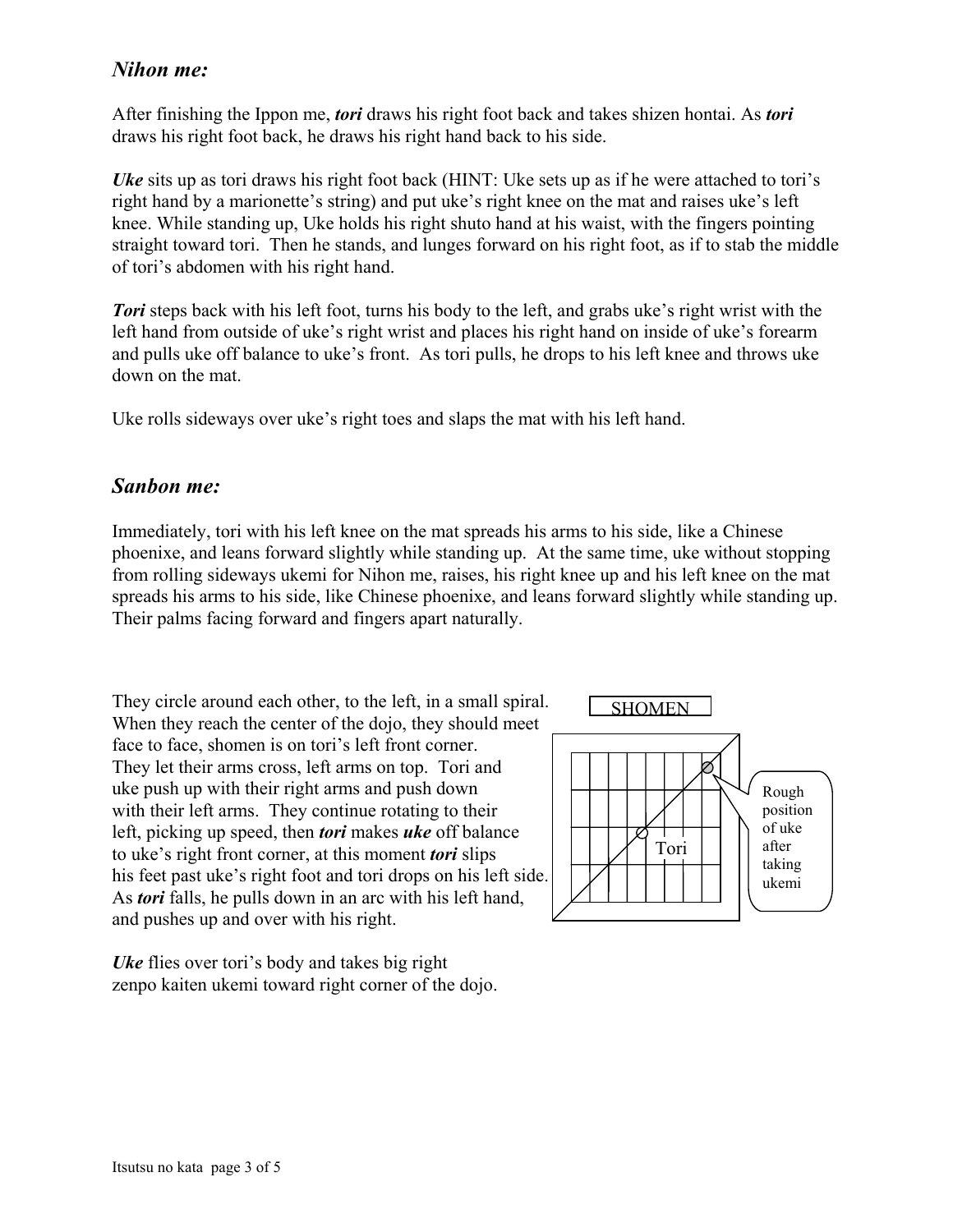#### *Yonhon me:*

*Uke* is now standing at the right corner of the dojo in shizen hontai.

*Tori* slowly stands up and walks to the corner of the dojo about 7m from uke. Then tori faces uke in shizen hontai.

**Tori** keeps his eyes on uke and draws his left foot back to his left corner, lowering his body and swinging his arms back to his left, as if casting a net, and bends forward. Then running toward uke with ayumi-ashi, and gradually increasing speed, tori lets his arms swing forward. Tori runs past uke about 1 meter, bringing his arms up high, palms facing forward, and stretches his body fully, with both heels up. He takes one breath, then brings his arms to his side at his shoulder height while bringing



his heels on the mat, then slowly moves back a couple of steps from the right foot. Tori places his right elbow area on uke's chest and tries to push uke backward.

*Uke* starts moving backward with small steps from the right foot.

*Tori* continues pushing uke with right arm by taking small steps. When uke can no longer maintain his balance, tori drops his left knee to the floor and throws uke backward. Simultaneously, tori brings his left arm to his side.

Uke takes a normal backward ukemi and sits up.

### *Gohon me:*

*Tori and Uke* stand up. Tori walks to the right back corner and uke walks to the left front corner of the dojo. They are 8 meters apart. They stand with backs to each in other, shizen hontai. After taking one breath, tori and uke step forward with their right feet, taking right jigotai, while simultaneously spreading their arms out to their sides like holding a large ball. They turn their bodies to the left. while pivoting on their left feet, and completely face each other. As soon as facing each other, tori and uke start running toward each other from their right foot, with increasing speed. Just before colliding each other, tori slides from his left foot and right foot just outside of uke's right foot, while turning his body to the left, and landing on his left side, hands on his abdomen.

*Uke* jumps over tori's body and takes a right zempo kaiten ukemi and stands.